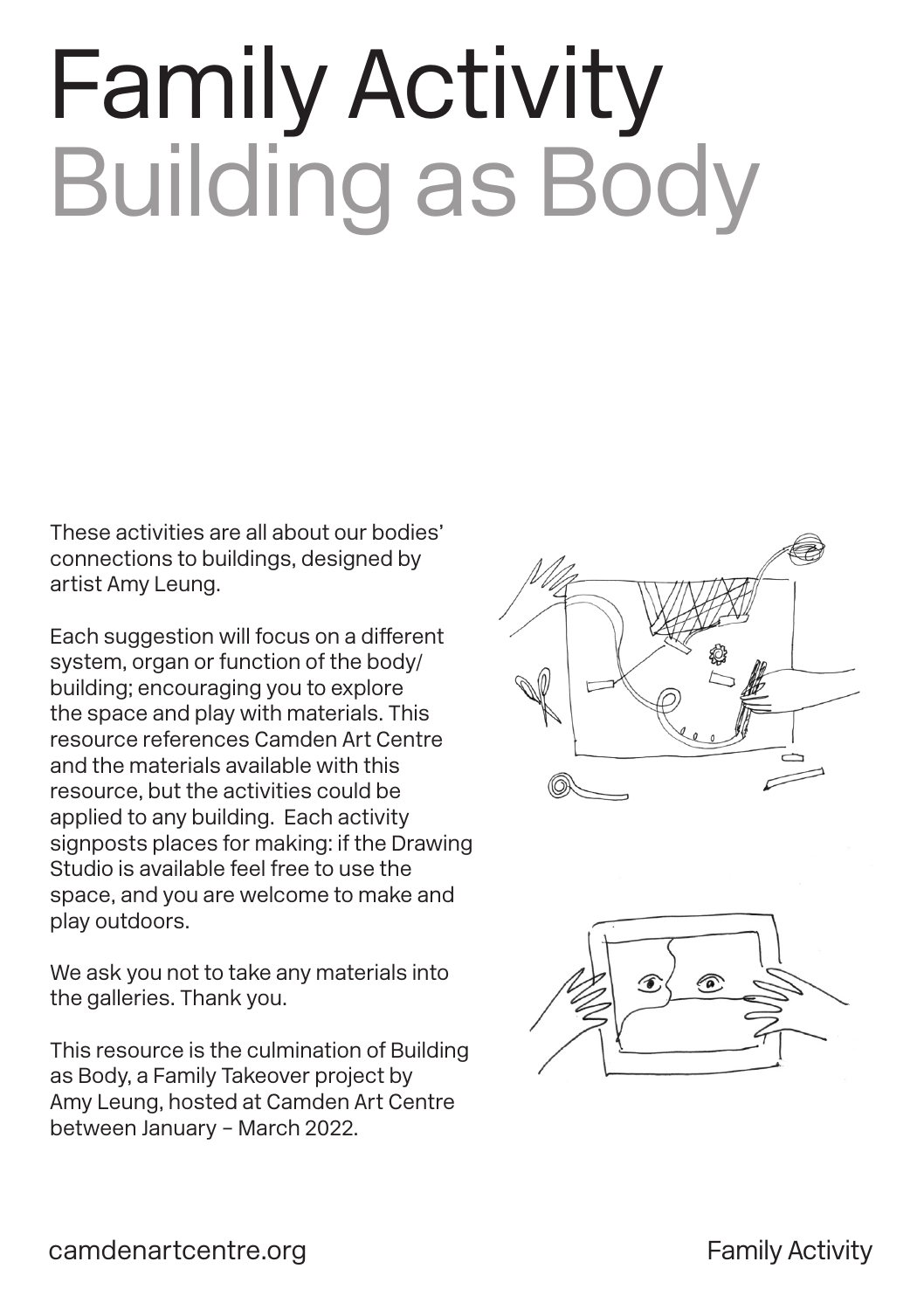## 1. Skin

Our skin is our bodies' largest organ. As a barrier to inside and outside worlds, the walls of a building are a bit similar. They can feel hot or cold, rough or smooth. Rub your hands together so they feel warm. Place your hands on a wall outside or in a communal space (avoiding the gallery walls) - can you feel the heat transfer? Are there any parts of the building that are warmer or cooler than you?



#### 1. Skin

## RUBBINGS AND CASTINGS

Just like our skin, the impressions and textures of a building vary and age over time. Explore the building (avoiding the galleries) and see if you can find a surface that is:

bumpy

made up of lines and grooves made up of bricks

patterned

includes a corner

For interesting textures outside, place your paper on top of the surface and use your wax crayon to create a rubbing. For indoor surfaces, you could also use some tin foil to create impressions. Smooth your hand over the surface and see what details it picks up! What other impressions can you make onto your tin foil surface? There is a staircase in the front of Camden Art Centre that doesn't lead anywhere. It is full of interesting textures, see if you can create a tin foil casting of some of them!





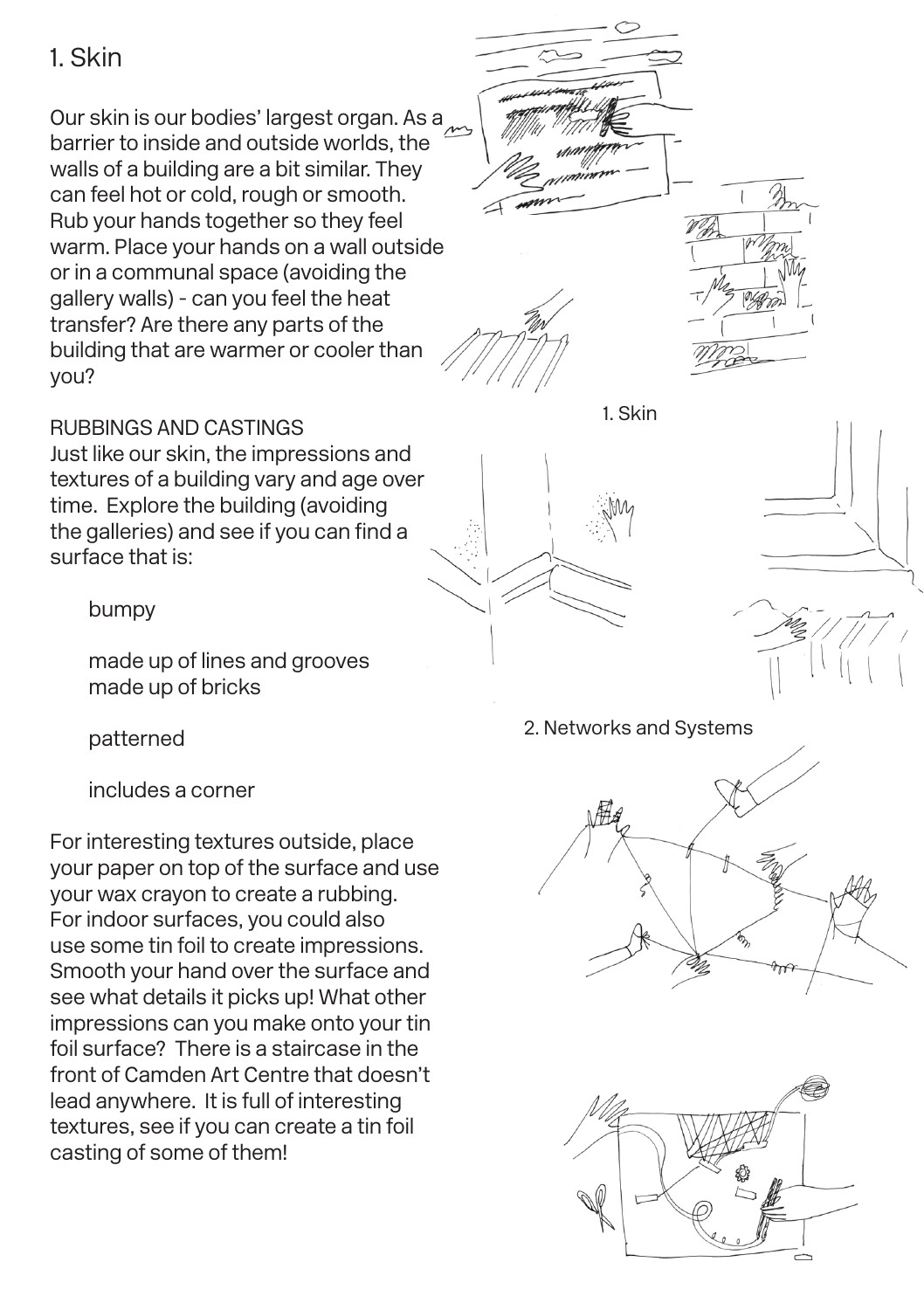# 2. Networks and Systems

Our bodies' systems send substances, signals and messages, similar to the networks that connect across a building. Can you guess what the electrical system in Camden Art Centre looks like? Where would you find the plumbing system?

## MAKING CONNECTIONS

As these systems are mainly invisible, let's make some imagined ones that we can see! Using materials like pipecleaners, tape and string, make temporary connections between your hands, different body parts or even each other. It could be a simple system or a complex web using lots of materials. You could also draw and create a completely new network using the drawing materials in the box.











# 3. Mouth and Teeth

How many doors are there in the building? Have a look around Camden Art Centre. Our mouths and doors act as boundaries between inside and outside spaces. How many different expressions can you make with your mouth? What shapes can you create?

## CHATTERING MOUTHS

Using your sheet of paper or card, create your own mouth sculpture:

1. Fold your piece of paper / card in 2. 2. Decide on your expression and draw your mouth across the fold. Feel free to add teeth and colour it in.

3. Carefully cut out the inside space of your mouth. Ask your adult if you need help.

4.Explore the space with your mouth frame – what can it eat or where can it be a portal to?



5. If you would like to, you could continue drawing, cutting and sticking to create a character around your mouth sculpture.